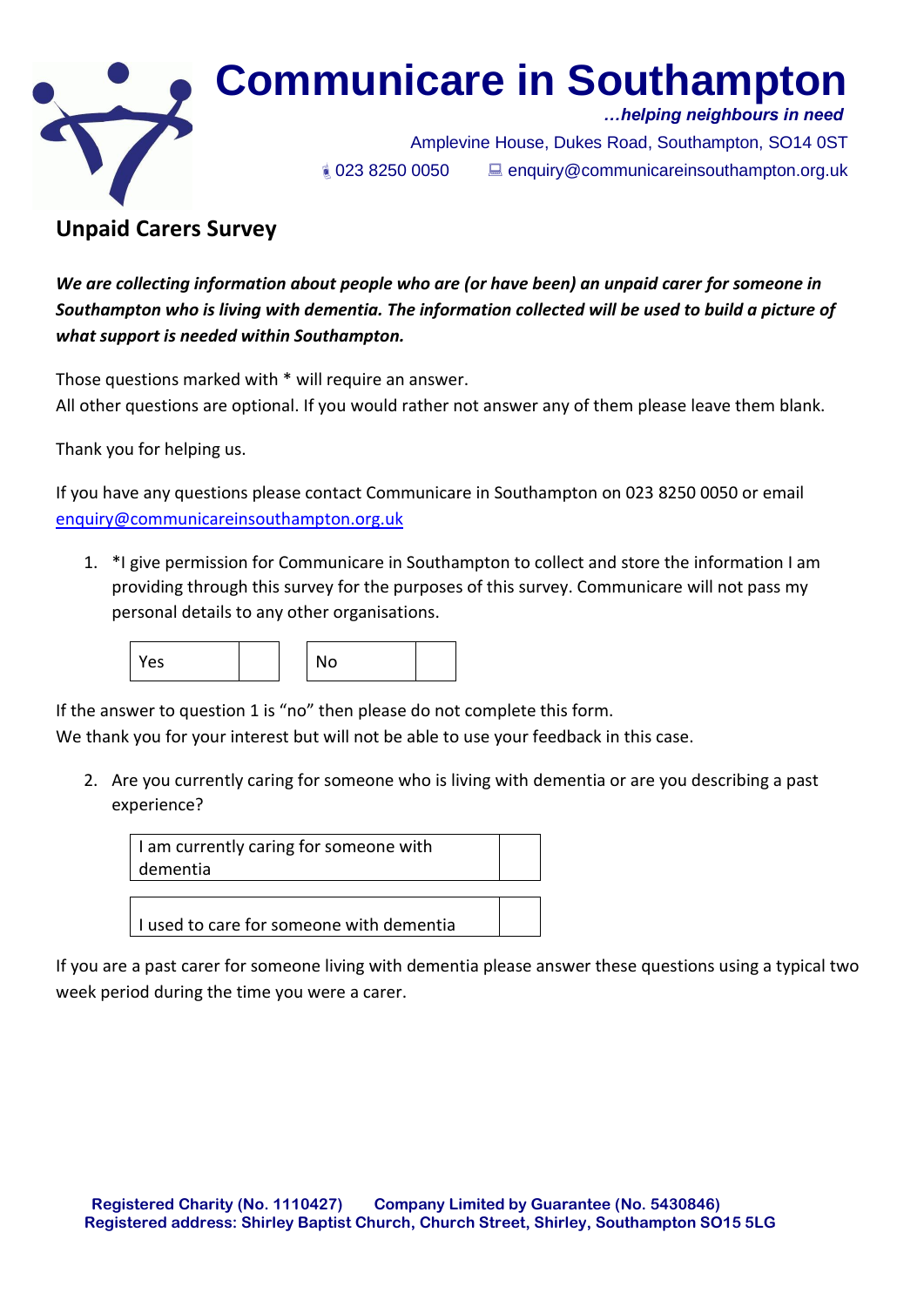3. Think of your best day within the last two weeks. On a score of  $1 - 10$  (where 10 is the best) how would you score it?



Why did you give it this score?

4. Think of your least good day within the last two weeks. On a score of  $1 - 10$  (where 10 is the best)



Why did you give it this score?

5. What could happen that would allow that score to move up by one or more points? Give any suggestions of support/practical help that might make a difference.

6. What have you been most proud to achieve during the last two weeks?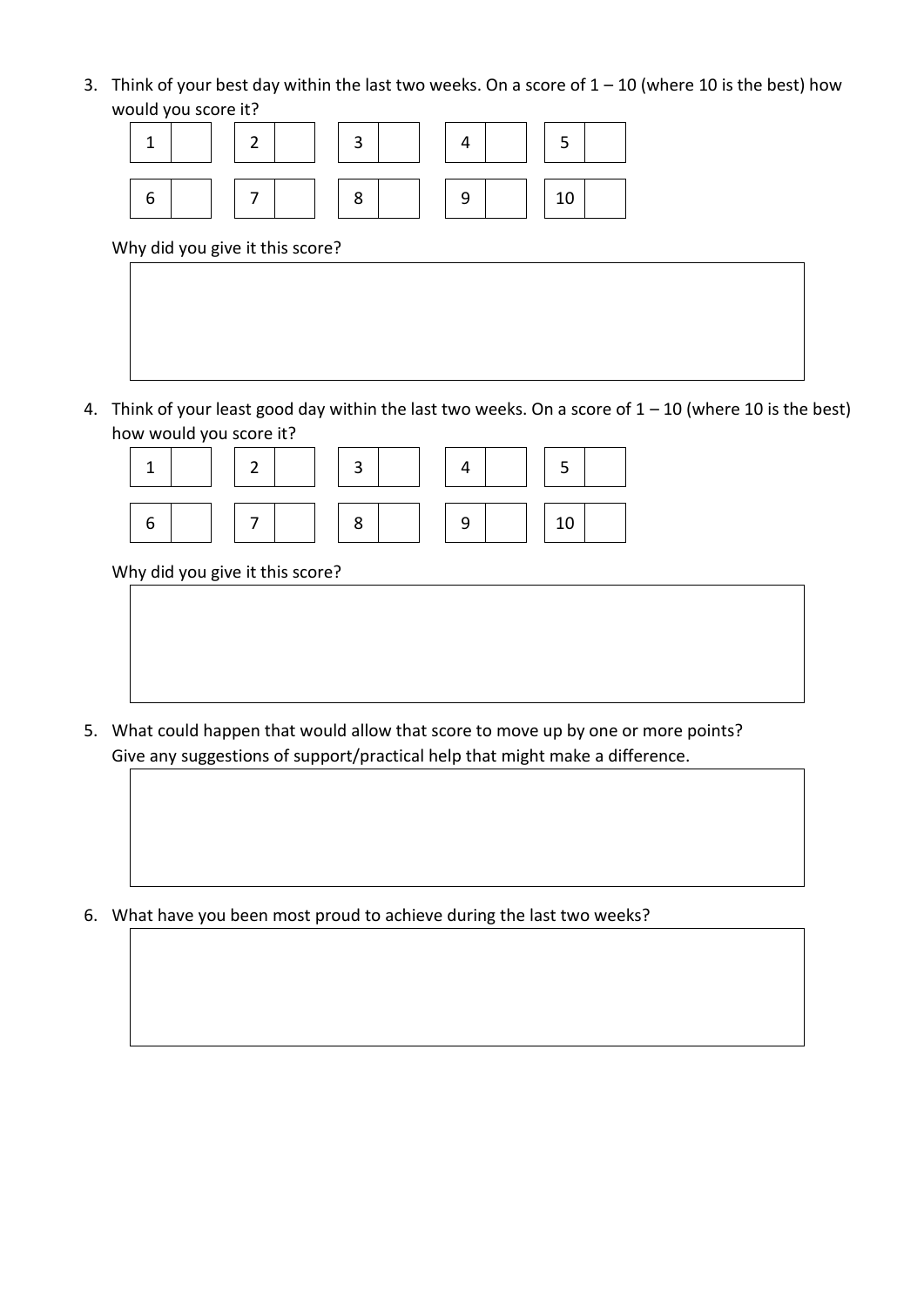7. Do you have any challenges that you are trying to solve at the moment?

8. Do you have any suggestions for solutions?

9. What would need to be in place for help/support to be useful? Eg trusted supporters, correct environment, particular time of the day

## 10. How much would you be able to pay towards having help?



11. How often would you be prepared to pay towards help?

| Several<br>times a<br>week | Once every<br>2 weeks | Other<br>(please<br>specify) |  |
|----------------------------|-----------------------|------------------------------|--|
| Once a<br>week             | Once a<br>month       |                              |  |

12. Could we contact you for more insight into what carers "on the front line" need to support you on a day to day basis?

All conversations/information will be confidential.

If you are happy to be contacted please give us the details below to allow us to do so. Otherwise skip to the next question.

| Name             |  |
|------------------|--|
| Email address    |  |
| Telephone number |  |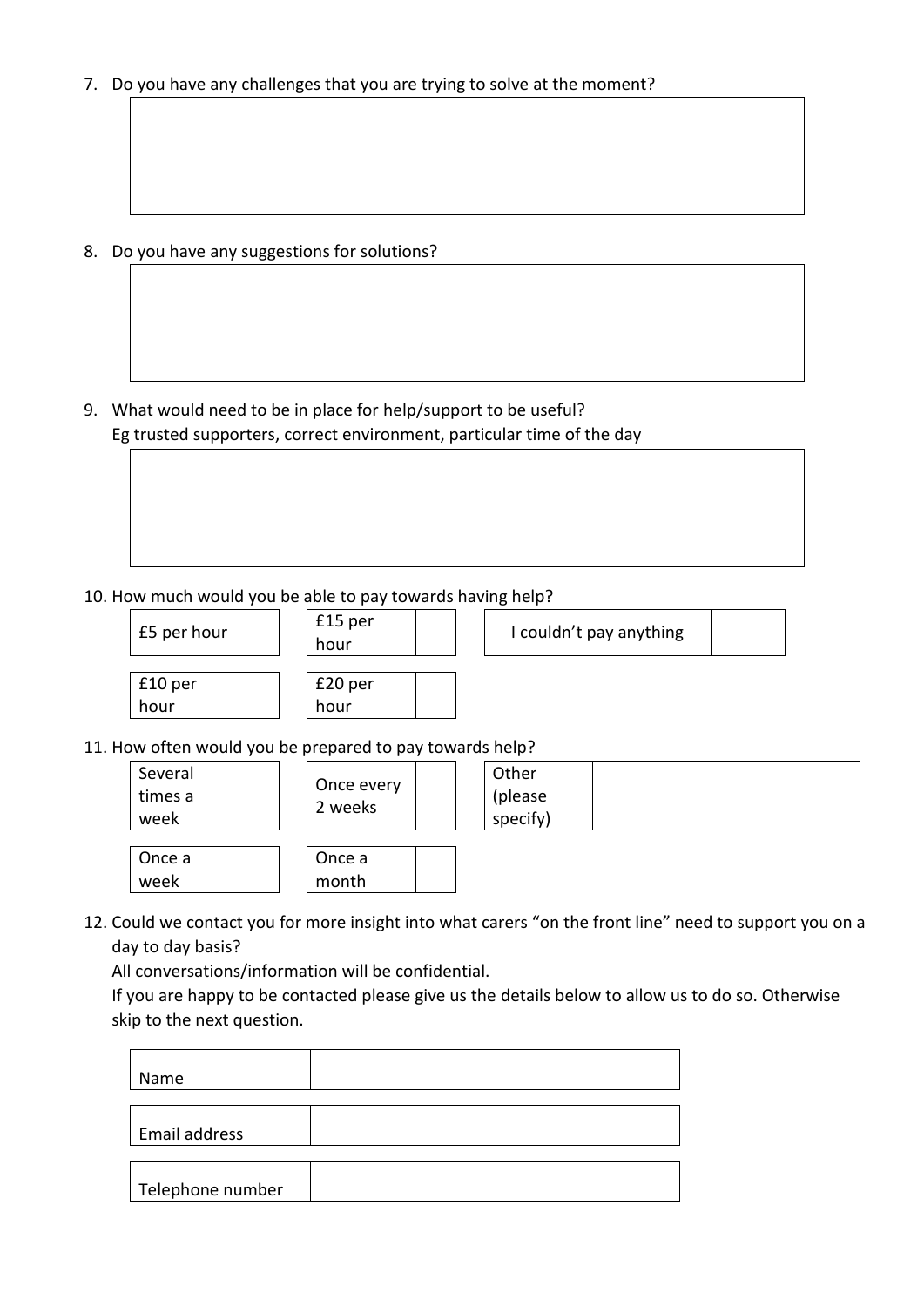#### **A little bit of information about you.**

To put the information you have given us into context it would really help us if you could answer the following questions.

If you don't want to answer anything just skip to the next question.

#### 13. What is your gender?



#### 14. Who do you receive help from (tick all that apply)

| <b>Paid Carers</b>        | Community group, eg Church, Mosque, local<br>group |  |
|---------------------------|----------------------------------------------------|--|
| Day Centre                | Family members                                     |  |
| Voluntary<br>organisation | Friends or neighbours                              |  |
| Other (please specify)    |                                                    |  |

#### 15. Do you live with the person you support?

| Yes | $\cdot$ . $\sim$ |
|-----|------------------|
|-----|------------------|

#### 16. What care do you currently provide?

#### Help with:



| brief details) |  |  |
|----------------|--|--|

17. What is your relationship to the person/people with dementia you care for? (Tick all that apply) They are my:

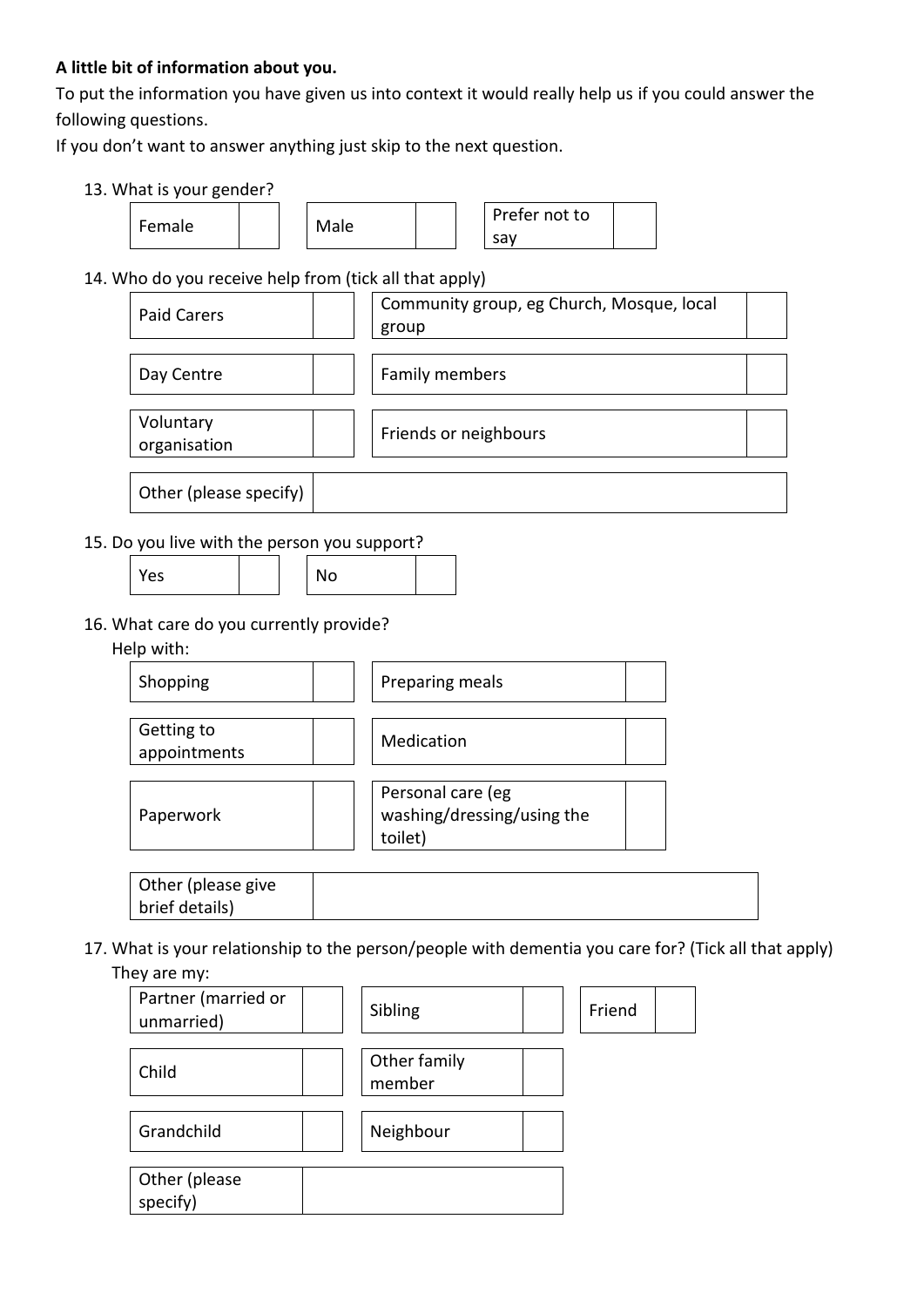#### 18. What is your age?



19. Which best describes your employment situation?



20. Are there any other people who are affected by the person you care for? Eg family, friends, neighbours

Please specify

#### 21. How does this affect them?